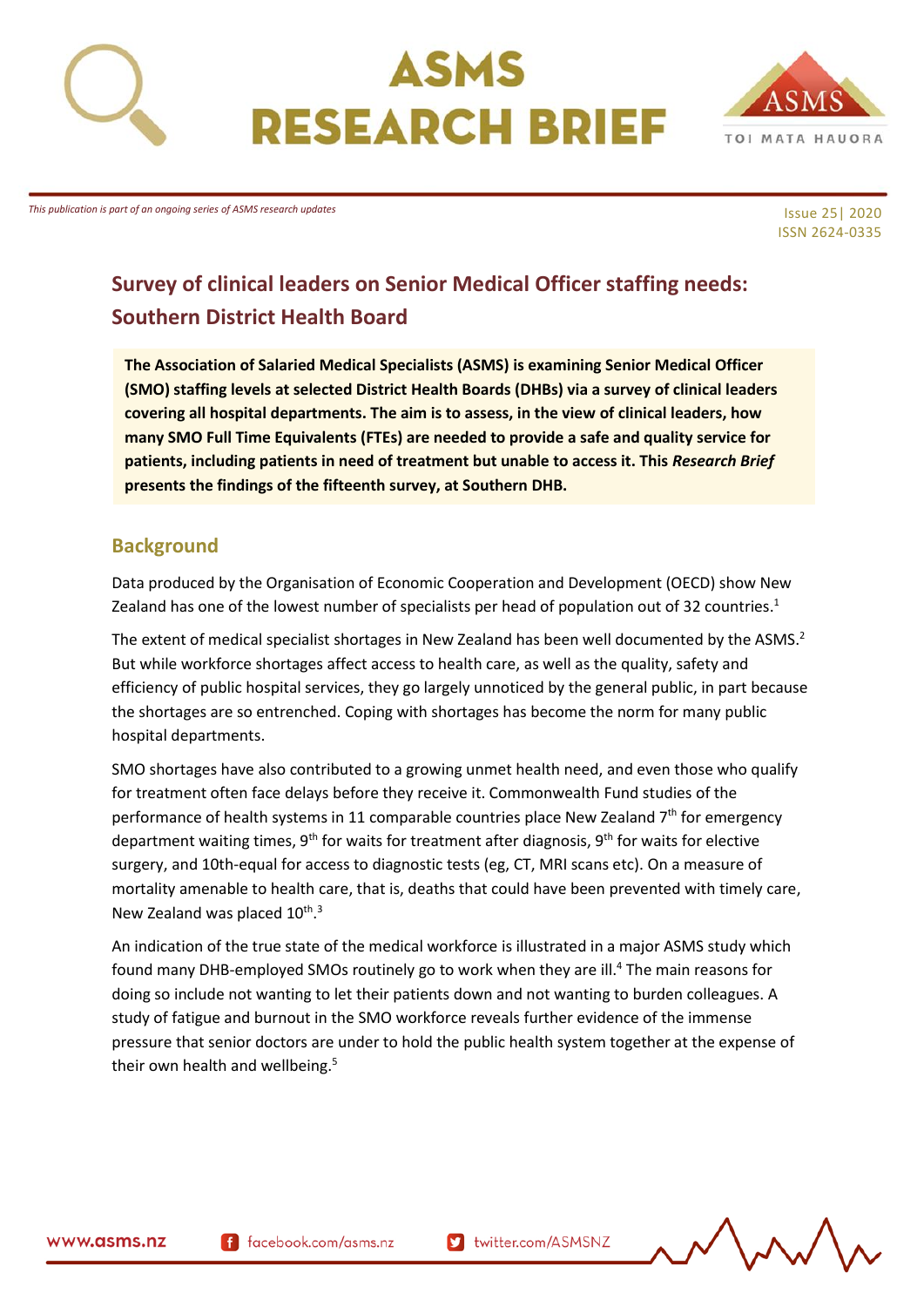In many cases SMOs are also sacrificing non-clinical work to deal with heavy clinical workloads. The SMO Commission's inquiry into issues facing the workforce in 2008/09 found: "As clinical work takes precedence for most SMOs, high workloads have a major impact on non-clinical activities such as supervision and mentoring, education and training, and their own ongoing professional development and continuing medical education."<sup>6</sup>

All the indications are that this situation has not improved; if anything, it is now worse. Non-clinical time may not involve direct contact with patients but it is a vital part of SMOs' work which ultimately has a significant effect on patient care and safety, as well as cost-efficiency.

None of this is good for delivering high quality patient-centred care which, according to a growing body of evidence, not only leads to better health outcomes for people, but also helps to reduce health care costs by improving safety and by decreasing the use of diagnostic testing, prescriptions, hospitalisations and referrals. Genuine patient-centred care will remain an aspiration in New Zealand until specialists are able to spend more quality time with patients and their families to develop the partnerships that lie at the heart of this approach.

Nor are specialist shortages good for distributed clinical leadership, which is critical for implementing patient-centred care. Making the best use of the experience and insights of specialist staff is vital for fostering an environment supporting high-quality patient-clinician interaction, for there is broad consensus that this is where ultimately patient-centred care is determined. Involving senior doctors in the design and implementation of patient-centred processes is an important way of ensuring the whole clinical team is engaged in these efforts.

There is now strong consensus internationally that distributed clinical leadership is the best model to meet the challenges facing health care systems around the world.

In view of these ongoing issues the ASMS is conducting a series of studies using a survey of clinical leaders in selected DHBs to ascertain how many specialists are required, in their assessment, to provide safe, good quality and timely health care. This report is the fifteenth in the series, which started with Hawke's Bay DHB in February 2016. The estimated SMO staffing shortfall to provide safe, quality and timely health care according to all analysis to date is shown in Figure 1. The results of ASMS research on the effects of these shortfalls on the health and wellbeing of SMOs is summarised in Figure 2. The full results of the staffing surveys and research are available at the links below.

Source: ASMS surveys of clinical leaders. Full reports available[: https://www.asms.org.nz/publications/researchbrief/](https://www.asms.org.nz/publications/researchbrief/)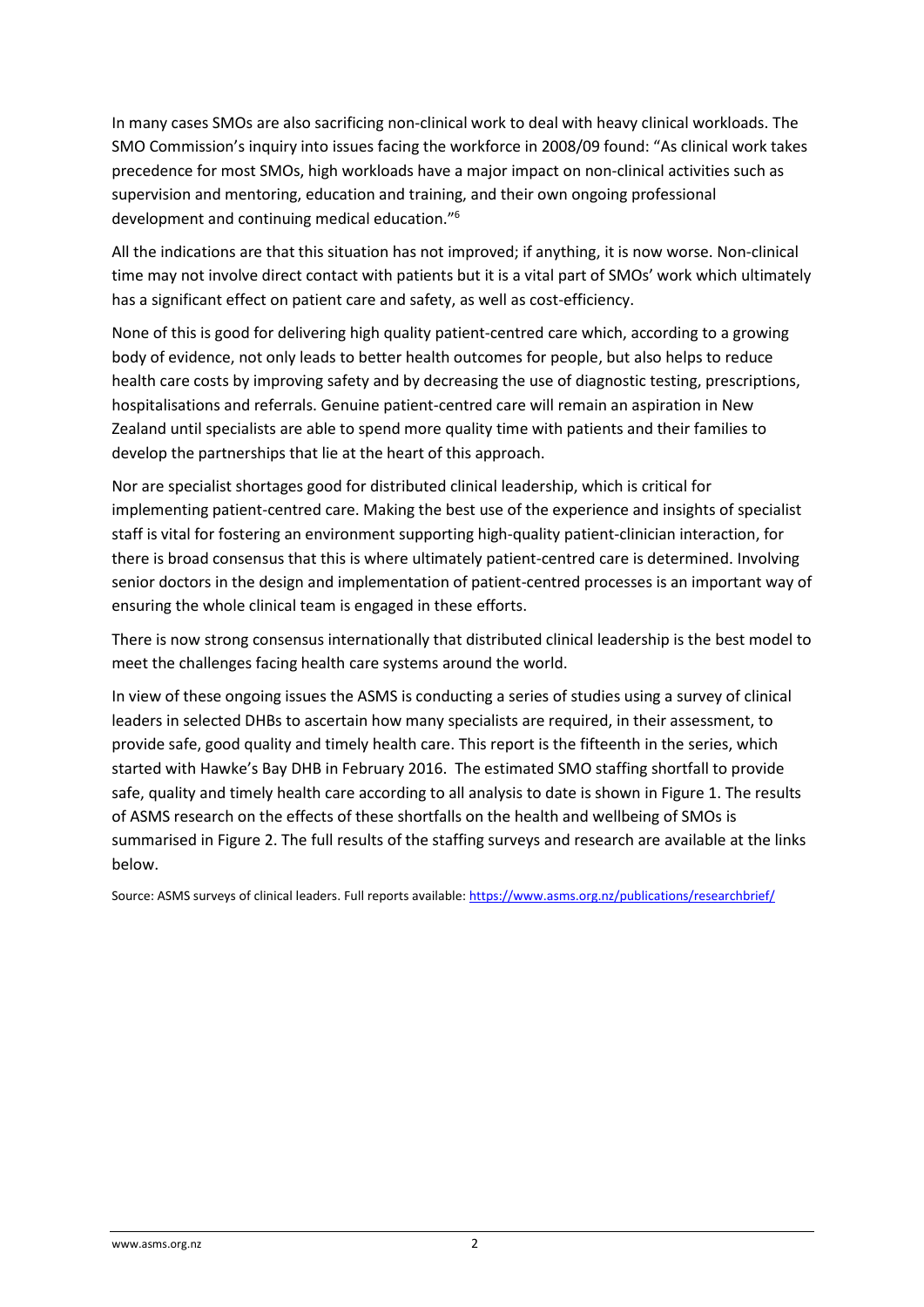<span id="page-2-0"></span>

<span id="page-2-1"></span>**Figure 1: Estimated SMO staffing shortfall as a percentage of current staffing allocations** 



Source: ASMS research, published in *Health Dialogues*, available[: https://www.asms.org.nz/publications/health-dialogue/](https://www.asms.org.nz/publications/health-dialogue/)

#### <span id="page-2-2"></span>**Figure 2: Indicators of the health and wellbeing of the senior medical workforce**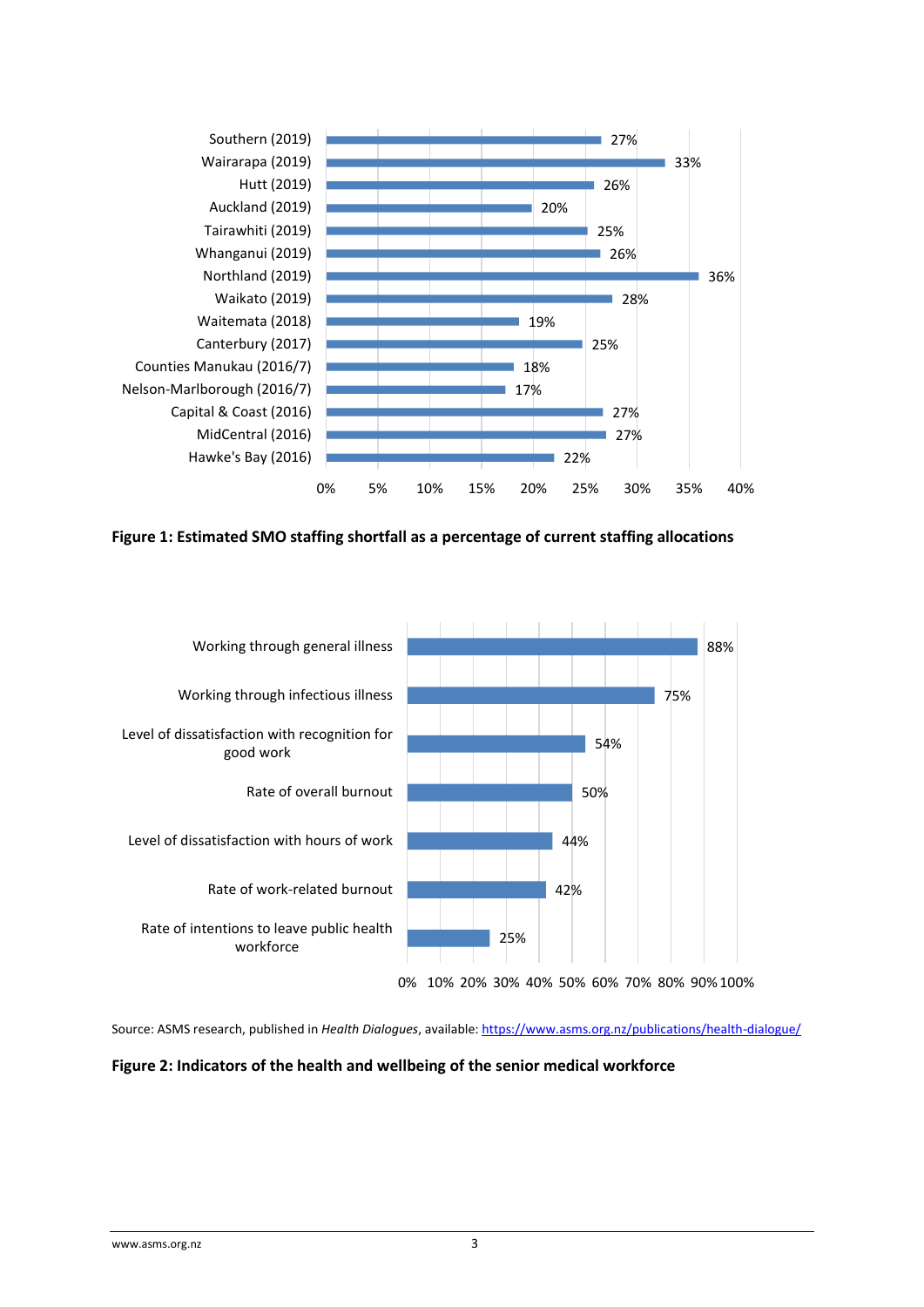## **Contents**



| How readily do you think SMOs are able to access the recommended 30% non-clinical time? 8          |
|----------------------------------------------------------------------------------------------------|
|                                                                                                    |
|                                                                                                    |
|                                                                                                    |
| SMO staffing levels and internal SMO cover to provide for short-term leave  10                     |
| Figure 5: Sufficient internal SMO cover to provide for training and mentoring, short-term sick, 10 |
|                                                                                                    |
| Figure 6: Sufficient access to locums or extra staff to enable full use of longer-term leave?11    |
| Figure 7: Sufficient SMO FTEs to enable full use of appropriate leave-taking, non-clinical time,   |
|                                                                                                    |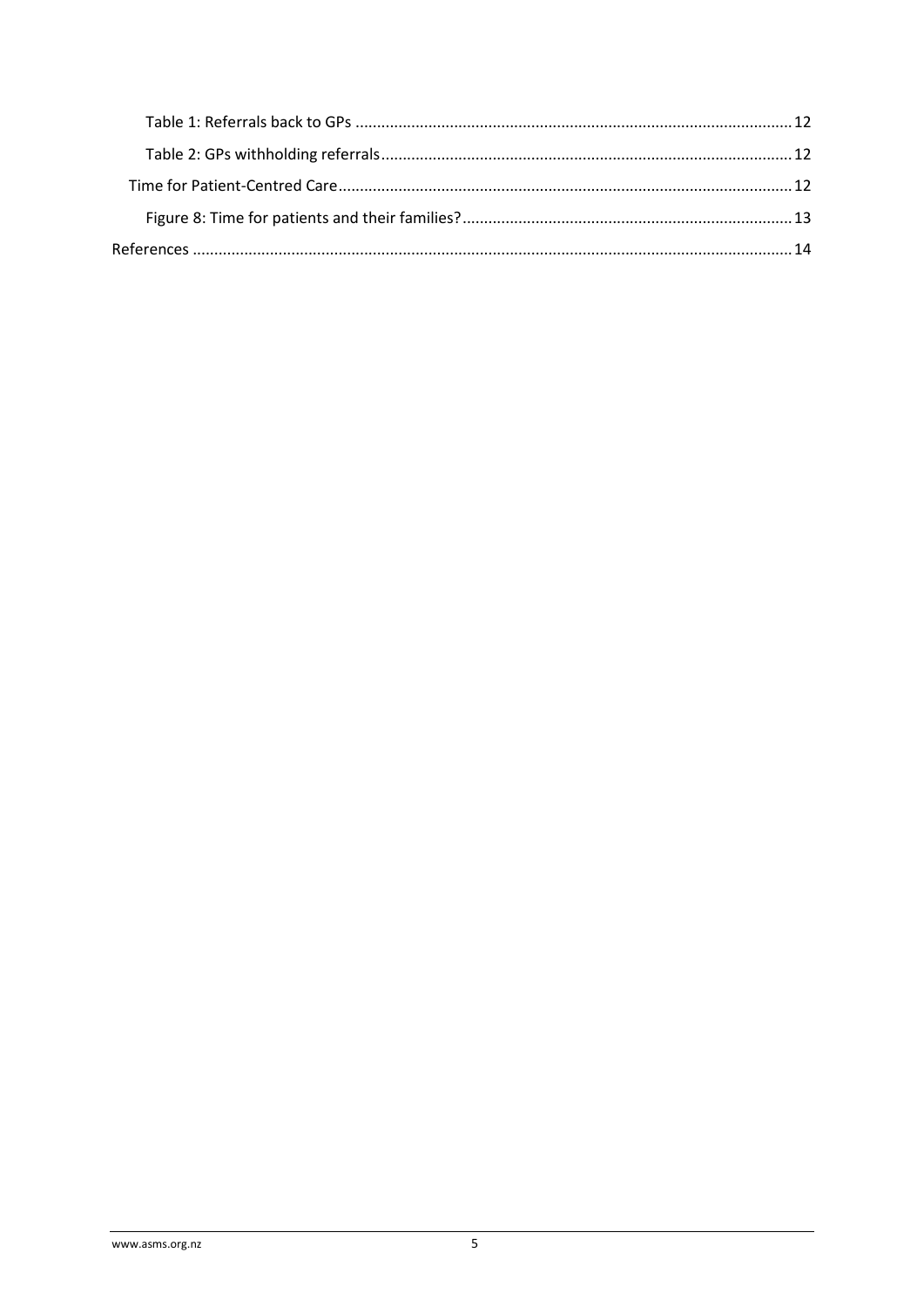## <span id="page-5-0"></span>**Introduction**

Between June and October 2019 the ASMS distributed an online questionnaire to clinical leaders (referred to as 'Heads of Department' (HoDs) for the purposes of this report) with immediate responsibility for specialty services at Southern DHB. We sought their assessment on the adequacy of SMO staffing levels in their respective departments. The DHB was surveyed separately by site with distinctions drawn between Dunedin and Southland including District based services. The analysis of their responses included a process to avoid double counting.

Responses were received from 16 of the 27 Dunedin based HoDs (59%) who were sent the survey and 13 of the 18 Southland and District based HoDs (72%). Overall this resulted in a 64% response rate for SDHB. The questions sought the HoDs' estimates of staffing requirements to provide effective patient-centred care, which involves, among other things, SMOs spending more time with their patients so they are better informed about their condition, their treatment, treatment options, and benefits and risks. Patient-centred care has been shown to not only improve the quality of care and health outcomes for patients, but also improve health service efficiency and cost-effectiveness.<sup>7</sup>

Questions also sought estimated staffing requirements to allow SMOs adequate access to nonclinical time and leave, both of which are crucial for providing safe and effective care. For example, the ASMS has previously reported on the high levels of 'presenteeism', where SMOs are turning up to work sick, in part because of insufficient short-term sick leave cover.<sup>i</sup>

The aim of this study - and similar studies either underway or planned for other DHBs - is to highlight the effects that entrenched shortages of SMOs are likely to have on patient care. The data gathered will enable an objective assessment of the state of the SMO workforce and any resultant deficits which we hope will instil a greater sense of urgency in our health workforce planners to address workforce deficits.

Note: Responses are aggregated and do not report on individual departments for anonymity.

<sup>i</sup> C Chambers*. Superheroes don't take sick leave*. Health Dialogue No 11, ASMS, November 2015.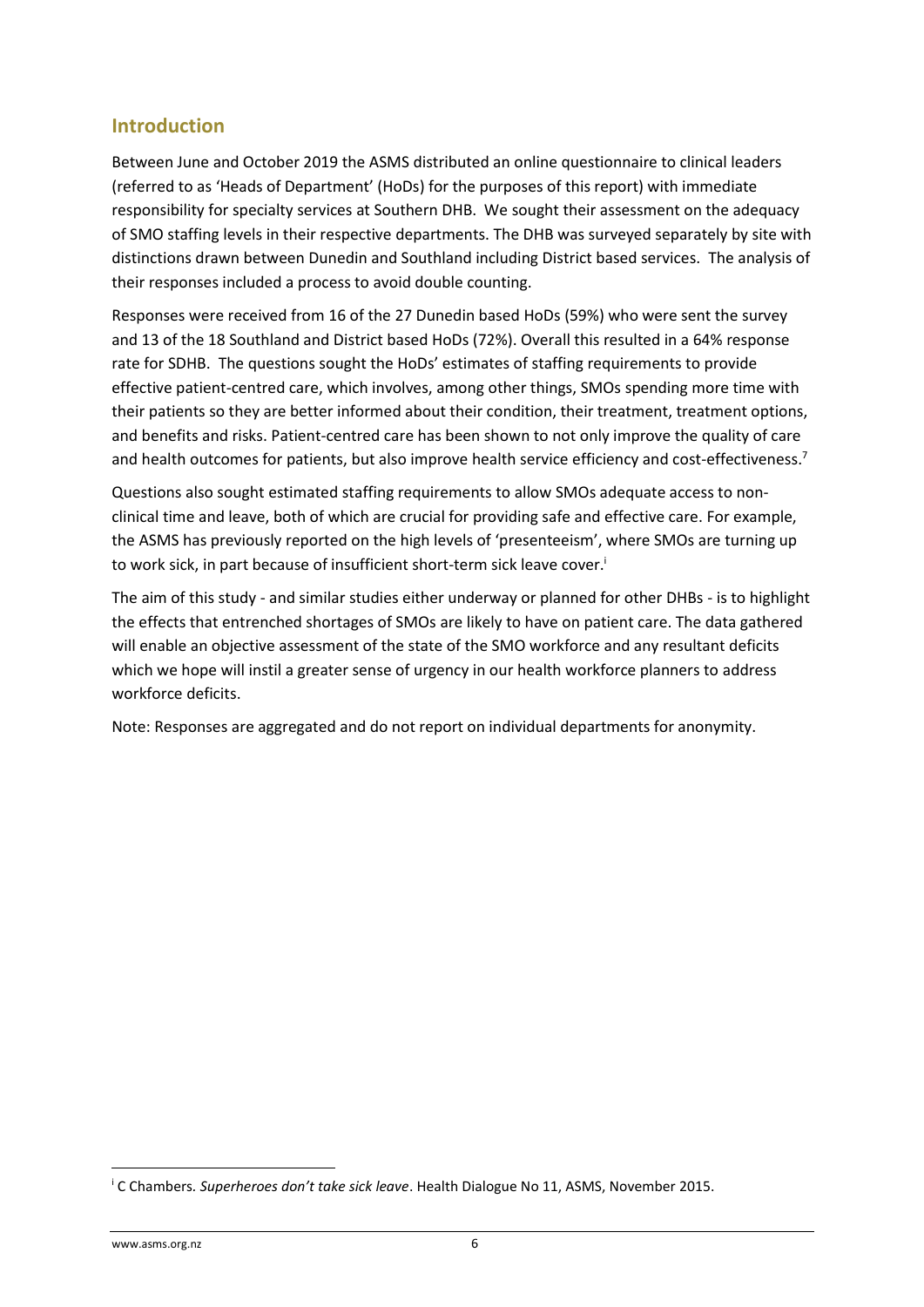## <span id="page-6-0"></span>**Summary of findings**

Of the 45 HoDs contacted for participation in this research, 29 responded (64%), representing about 76% (194.17 FTEs) of the SMO FTE workforce at SDHB (overall total FTE 255.5).<sup>ii</sup>

Of the HoDs based in Dunedin, 75% assessed they had insufficient FTE SMOs for their services at the time of the survey; 62% of HoDs based in Southland and District made the same assessment.

Overall, the HoDs in Dunedin estimated they needed 34.5 more FTEs – or 32% of the current SMO staffing allocations in their departments – to provide safe, quality and timely health care at the time of the survey. Of those HoDs based in Southland and District, it was estimated they needed 17 more FTE which equated to 20% of their current SMO staffing allocations. Combined, the DHB was estimated to have a 26.5% staffing shortfall.

Despite the total estimated 51.5 FTE staffing shortfall, there were only 16.95 FTE vacancies at the time of the survey (7.3 FTE Southland and Districts and 9.65 Dunedin).

From the 29 HoD responses, 28% indicated their SMO staff are 'never' or 'rarely' able to access the recommended level of non-clinical time (30% of hours worked) to undertake duties such as quality assurance activities, supervision and mentoring, and education and training, as well as their own ongoing professional development and continuing medical education. Meanwhile, 34% said nonclinical time was accessible 'sometimes' and 13% said 'often'.

Overall 45% percent felt their SMO staff had insufficient time to undertake their training and education duties. At Dunedin, this estimation rose to 50%.

On average, 42% believed there was inadequate internal SMO backup cover for short-term sick leave, annual leave, continuing medical education (CME) leave or for covering training and mentoring duties while staff were away.

Of respondents, 55% considered there was inadequate access to locums or additional staff to cover for long-term leave. At Dunedin this estimation rose to 63%.

In an overall assessment of whether the current staffing level was sufficient for full use of appropriate leave taking as well as non-clinical time and training responsibilities, 69% of HoDs responded 'no'. At Dunedin 75% of HoDs answered 'no'.

Meanwhile, 48% of respondents felt their staff did not have adequate time to spend with patients and their families to provide good quality patient centred care. At Dunedin, this percentage rose to 63%. Overall, 38% of respondents believed their SMO staff had adequate time.

ii Based on a senior medical FTE data in District Health Board Employed Workforce Quarterly Report, 1 June 2019. Available: [http://centraltas.co.nz/strategic-workforce-services/health-workforce-information](http://centraltas.co.nz/strategic-workforce-services/health-workforce-information-programme-hwip/)[programme-hwip/](http://centraltas.co.nz/strategic-workforce-services/health-workforce-information-programme-hwip/)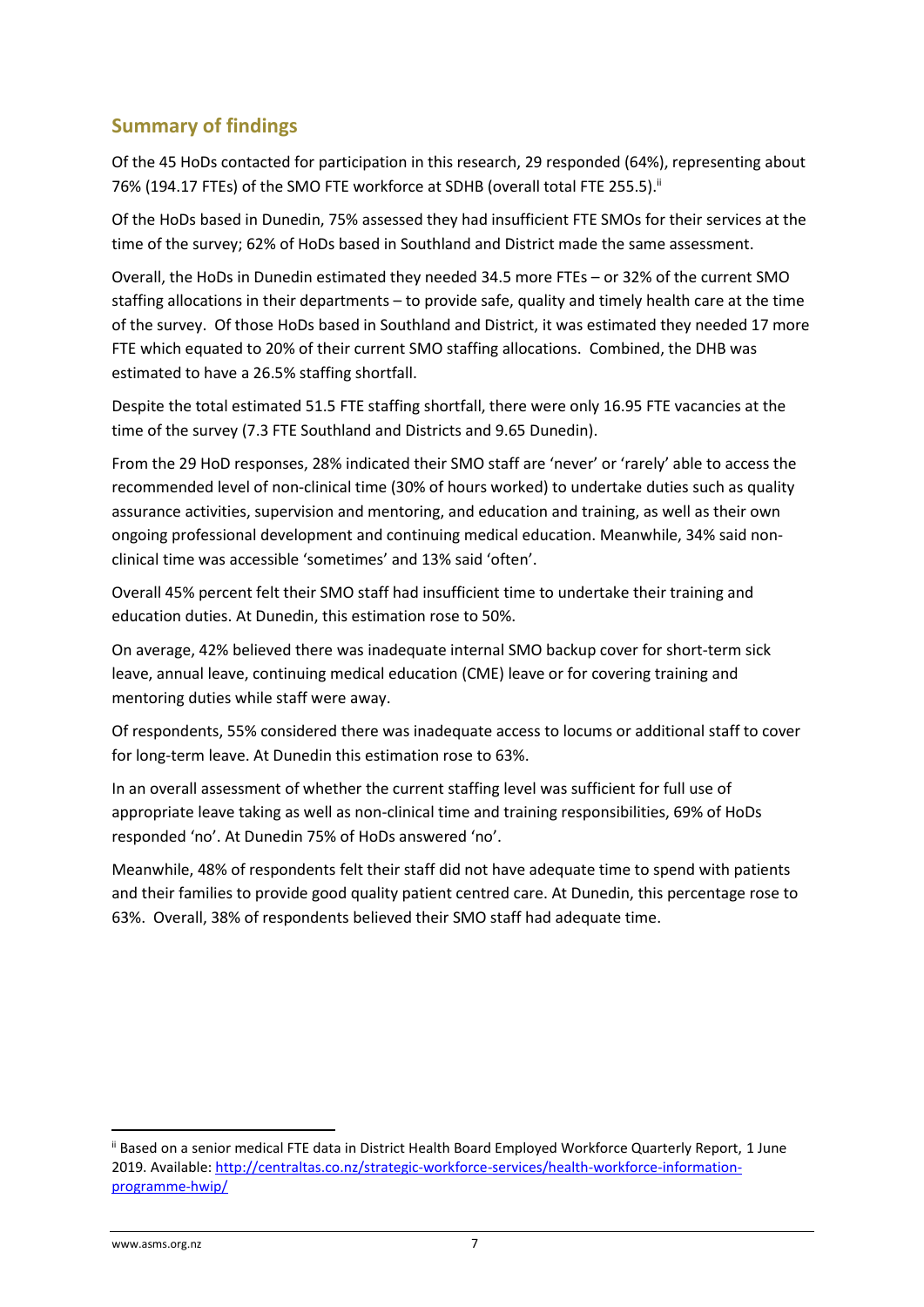## <span id="page-7-0"></span>**Findings**

#### <span id="page-7-1"></span>**Adequacy of staffing levels**

Of the 16 HoD respondents in Dunedin, 12 (75%) assessed they had inadequate FTE SMOs for their services at the time of the survey. Of the 13 HoD respondents in Southland and Districts, 8 (62%) assessed the same staffing shortfall.

Overall an estimated 51.5 more FTEs – or 26.5% of the current SMO staffing allocation in the 29 departments – were required to provide safe, quality and timely health care at the time of the survey. At Dunedin, an estimated 34.5 more FTEs were needed representing 32% of the current SMO staffing allocation at this site.

Despite the estimated 51.5 FTE staffing shortfall, there were only 16.95 FTE vacancies at the time of the survey (33% of the estimated shortfall).

Respondents' comments frequently referred to workload pressures and challenges posed by having little flex in the system.

#### <span id="page-7-2"></span>**Accessing non-clinical time**

The remainder of the survey assessed the views of HoDs concerning the ability of their senior staff to access non-clinical time, perform training and education duties and take leave of various types. The following section is broken down according to the questions asked in the survey.

#### <span id="page-7-3"></span>**How readily do you think SMOs are able to access the recommended 30% non-clinical time?**

As detailed in Figure 3, 28% of respondents assessed that SMOs were 'rarely' or 'never' able to access their recommended 30% non-clinical time, while 38% estimated their staff are 'sometimes' able to access it, and 34% felt their staff 'often' or 'always' accessed it. This situation was worse at Dunedin with only a quarter stating their staff were often or always able to access their recommended non-clinical time.

As with earlier surveys, some respondents commented on the need to use their non-clinical time to cross cover leave and another noted that their clinicians were forced to use their personal time to access any non-clinical time at all.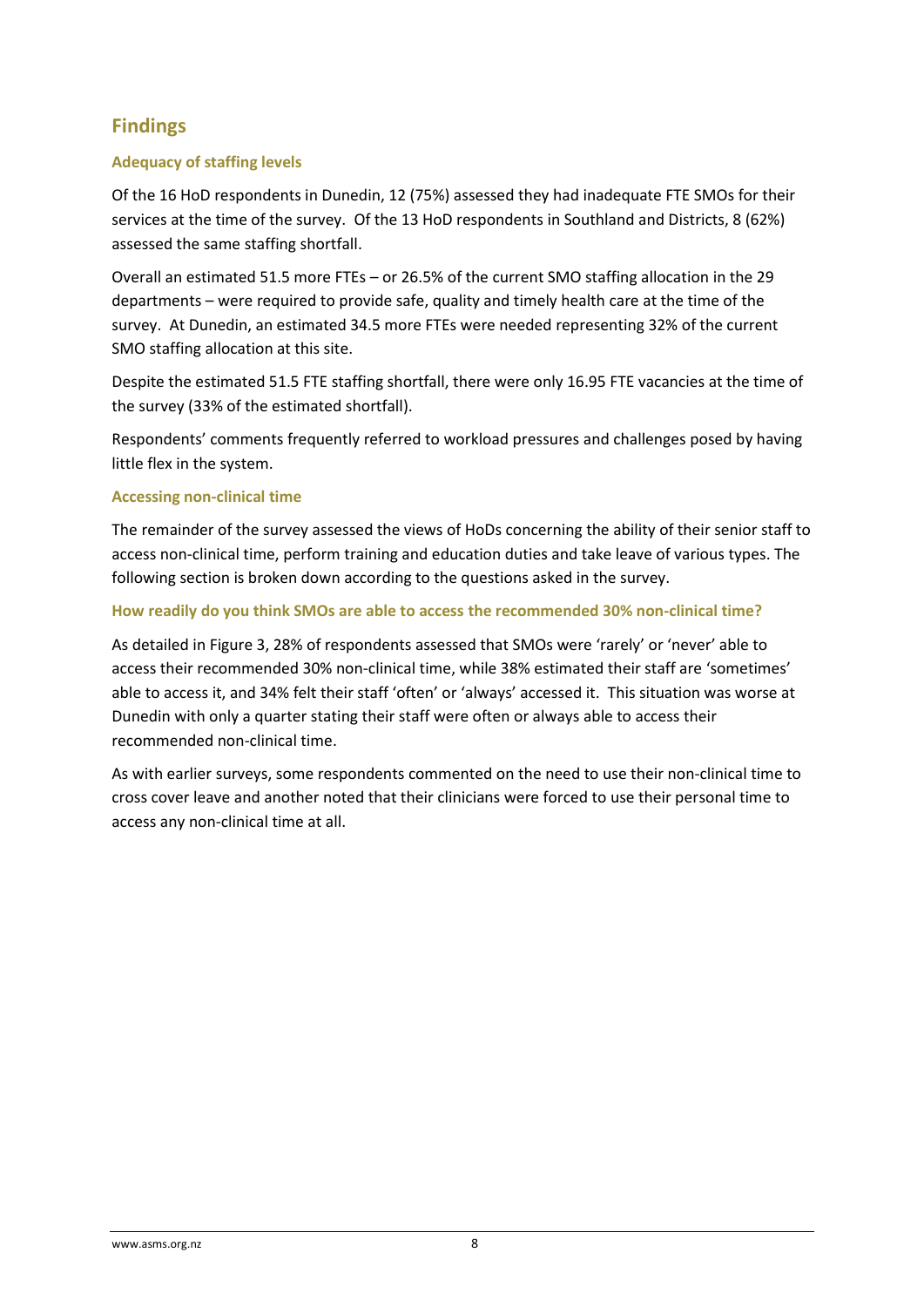

#### <span id="page-8-0"></span>**Figure 3: Access of SMOs to the recommended 30% non-clinical time**

#### <span id="page-8-1"></span>**FTE assessment to provide time for training and education duties**

The next question ascertained views on whether specialists had enough time to participate in the training and education of resident medical officers (RMOs) as recommended by the 2009 SMO and RMO commissions. As detailed in Figure 4, 45% 'disagreed' or 'strongly disagreed' there was time for this, while 41% 'agreed' or 'strongly agreed'. One respondent commented that while they 'agreed' they had time for training, "we would like to do more especially in terms of preparation for teaching. But as our NCT is eroded to work this doesn't happen". Another commented that "training duties done in NC time with no backfilling for formal College roles".



#### <span id="page-8-2"></span>**Figure 4: Sufficient time for training and education duties?**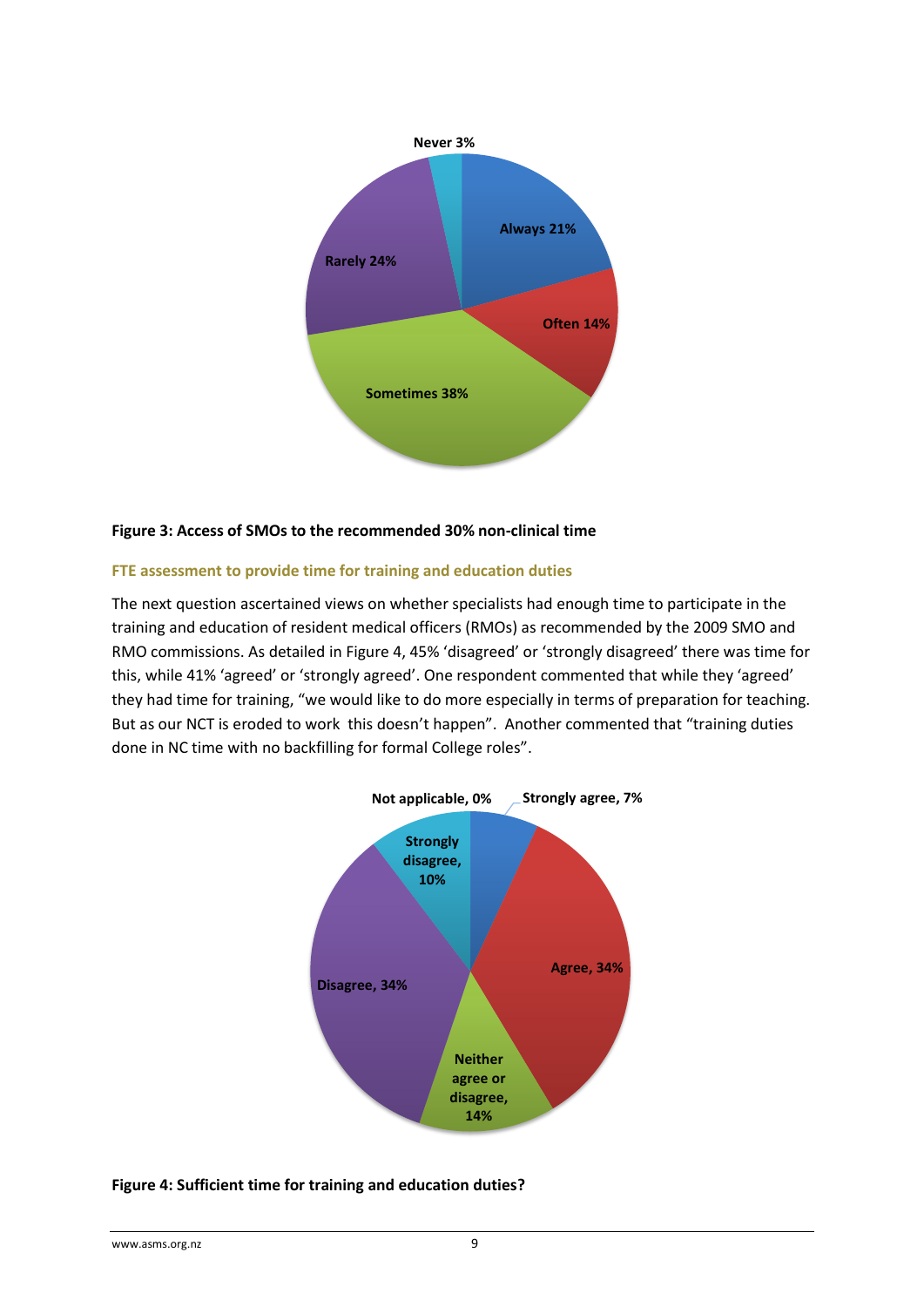#### <span id="page-9-0"></span>**SMO staffing levels and internal SMO cover to provide for short-term leave**

On average, 42% indicated staffing levels were inadequate to allow for short-term sick leave, annual leave, CME leave or for covering training and mentoring duties while staff were away (Figure 5). Some respondents indicated there was no internal cover when the allocation was "insufficient to start with". One respondent noted "Tight rota with on-call and outreach clinics. No capacity to cover for short term leave. RMO vacancies leave us scrambling.". Another noted "We are currently very stretched, with little hope of going up to our "full" FTE soon. We are currently coping with covering the unfilled 0.9 FTE, but it is not sustainable, and anything could tip us over.".



#### <span id="page-9-2"></span><span id="page-9-1"></span>**Figure 5: Sufficient internal SMO cover to provide for training and mentoring, short-term sick, CME and annual leave**

Similarly, the next section sought to ascertain whether HoDs felt that their access to locums or other staff was sufficient to assist with other types of longer-term leave, including parental, sabbatical and secondment leave. As detailed in Figure 6, 55% of respondents 'disagreed' or 'strongly disagreed' access to locums or extra staff was sufficient, while 24% 'agreed' or 'strongly agreed' there was adequate access. In Dunedin, 63% 'disagreed' or 'strongly disagreed' that access to locums was sufficient. Some respondents commented that locum cover could take a long time to find and could take "several years to find one". Another respondent noted that having services staffed by locums can result "in significant extra work for permanent staff."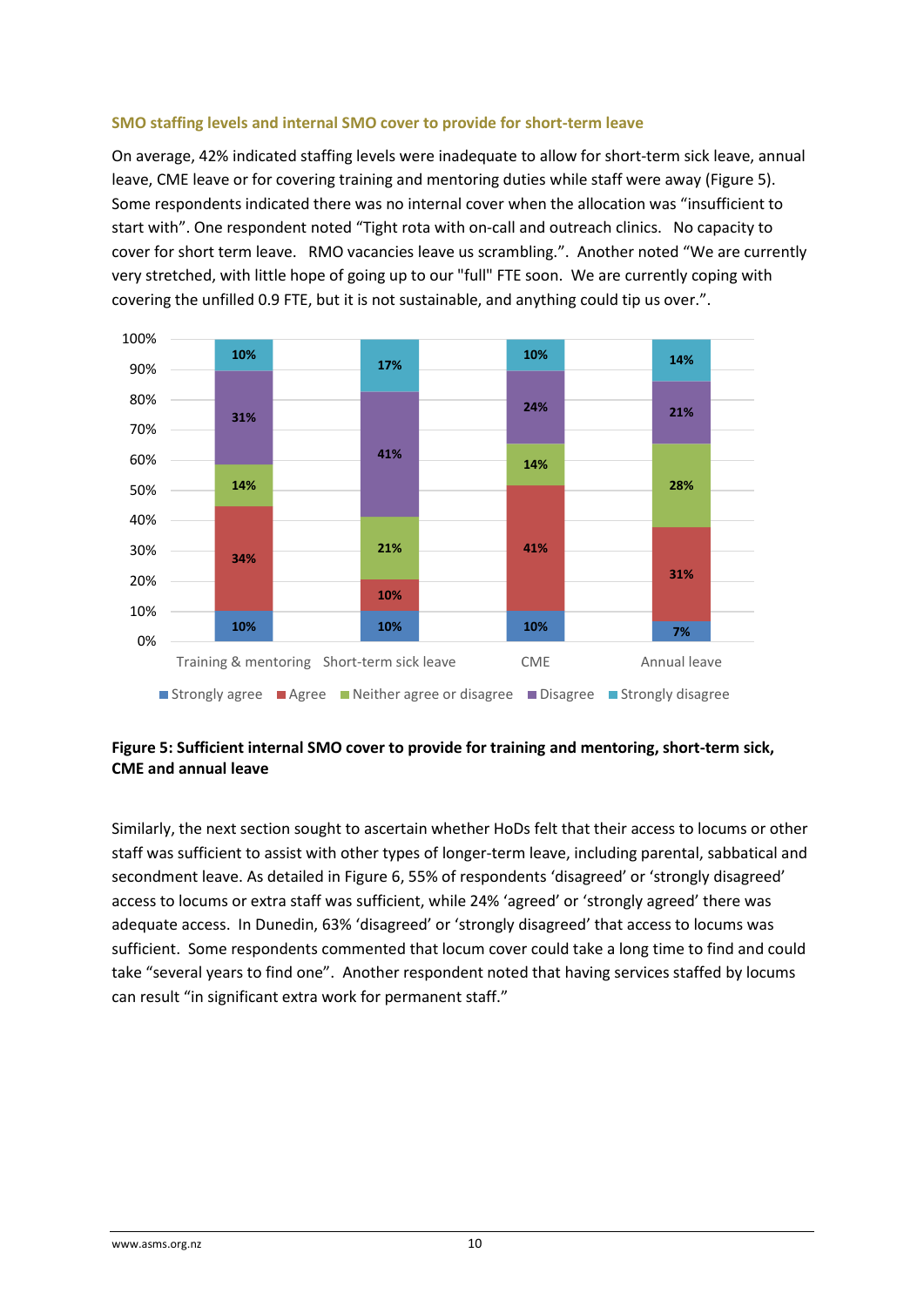

#### <span id="page-10-0"></span>**Figure 6: Sufficient access to locums or extra staff to enable full use of longer-term leave?**

The final question in this section sought an overall assessment of whether the current staffing level was sufficient for full use of appropriate leave-taking as well as non-clinical time and training responsibilities. In response, 69% at the DHB answered 'no' (Figure 7). At Dunedin, the percentage answering 'no' rose to 75%. One respondent commented "Not a chance. Because we are short staffed leave is challenging to allocate. And NCT has to be used to provide cross cover. And thats not adequately recognised. it becomes a vicious cycle".



<span id="page-10-1"></span>**Figure 7: Sufficient SMO FTEs to enable full use of appropriate leave-taking, non-clinical time, including training responsibilities?**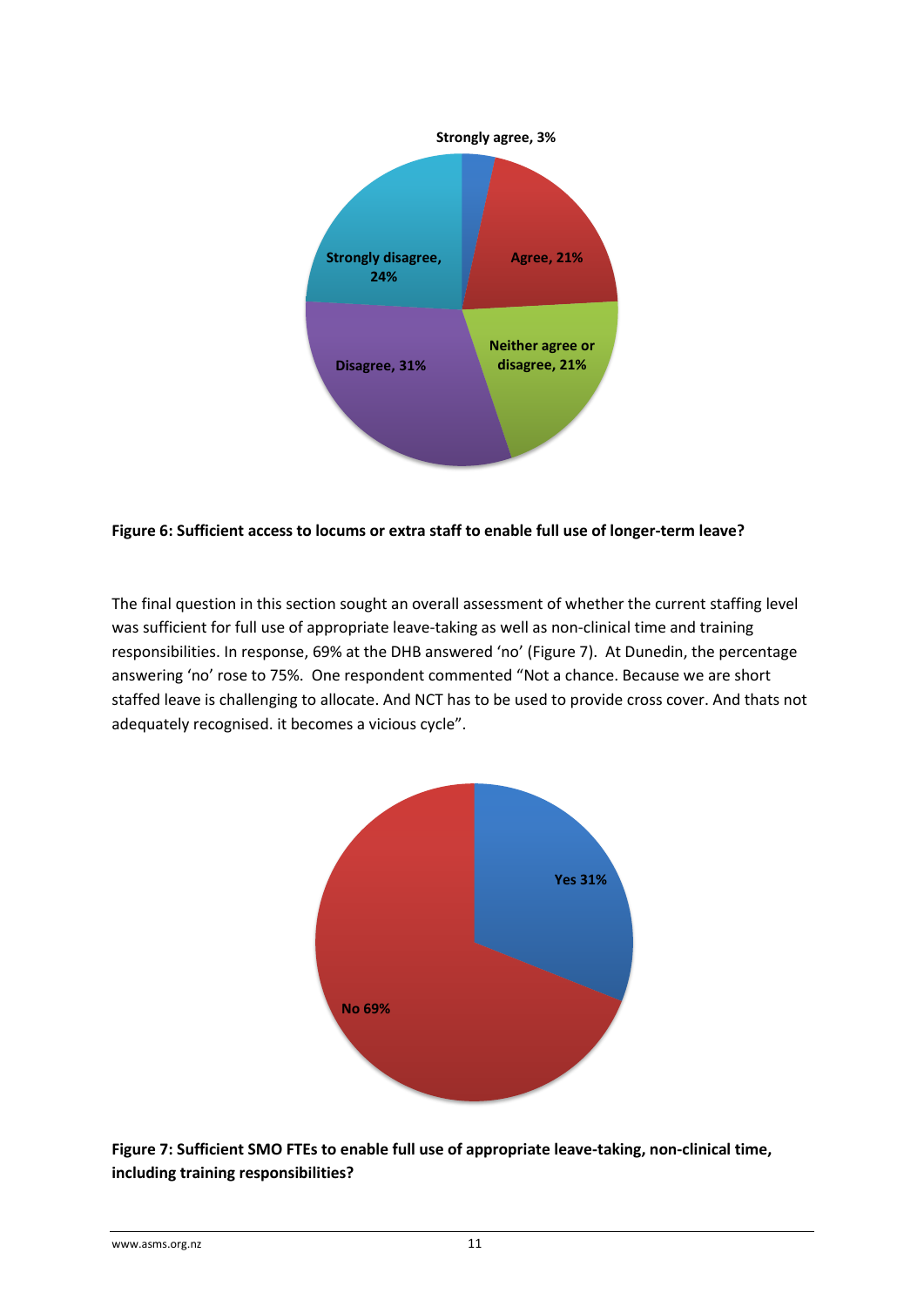#### <span id="page-11-0"></span>**General Practitioner (GP) referrals and unmet need**

The next area of inquiry focused on whether the specialties involved were actively referring patients back to GPs because they did not meet the DHB's treatment/financial thresholds, and if, to their knowledge, GPs were holding back referrals in the first instance. As detailed in Tables 1 and 2, in respect of referrals back to GPs, 41% of respondents indicated their department did not refer patients back to their GPs; 34% said theirs did. Of all respondents, 52% believed GPs were not withholding referrals for first specialist assessments (FSAs); 17% believed they were. One respondent commented that "We avoid referring to outpatient services because we know they will often not be able to take them". Another noted that "we provide excellent review and telephone consultation where there is doubt on part of GP".

#### <span id="page-11-1"></span>**Table 1: Referrals back to GPs**

**Does your area of responsibility refer patients back to their GP because they do not meet your DHB's treatment/financial thresholds, or would exceed waiting time limits, even though they would benefit from immediate treatment?**

| <b>Answer Options</b> | %  | n  |
|-----------------------|----|----|
| Yes                   | 34 | 10 |
| <b>No</b>             |    |    |
| <b>Unknown</b>        |    |    |
| <b>Not Applicable</b> | 21 |    |

#### <span id="page-11-2"></span>**Table 2: GPs withholding referrals**

**From your contact with GPs do you think they are delaying or withholding referrals for first specialist assessments in your area of responsibility?**

| <b>Answer Options</b> | ℅  | n  |
|-----------------------|----|----|
| Yes                   |    |    |
| <b>No</b>             |    | 15 |
| <b>Unknown</b>        | 14 |    |
| <b>Not Applicable</b> |    |    |

#### <span id="page-11-3"></span>**Time for Patient-Centred Care**

The final section of the survey asked whether HoDs believed their staff had adequate time to spend with patients and, where appropriate, their families to provide patient-centred care. As illustrated in [Figu](#page-12-0)re 8, 38% reported their staff had time for quality patient-centred care; just under half (48%) felt they did not. One respondent noted that "we endeavour to do so but at times this is certainly less than optimal.". Another noted that "Usually, but with the SMOs going beyond normal job plan to achieve this, e.g. creating extra clinics to allow time for prolonged consultations". In Dunedin, 63% estimated that they did not have adequate time to spent with their patients.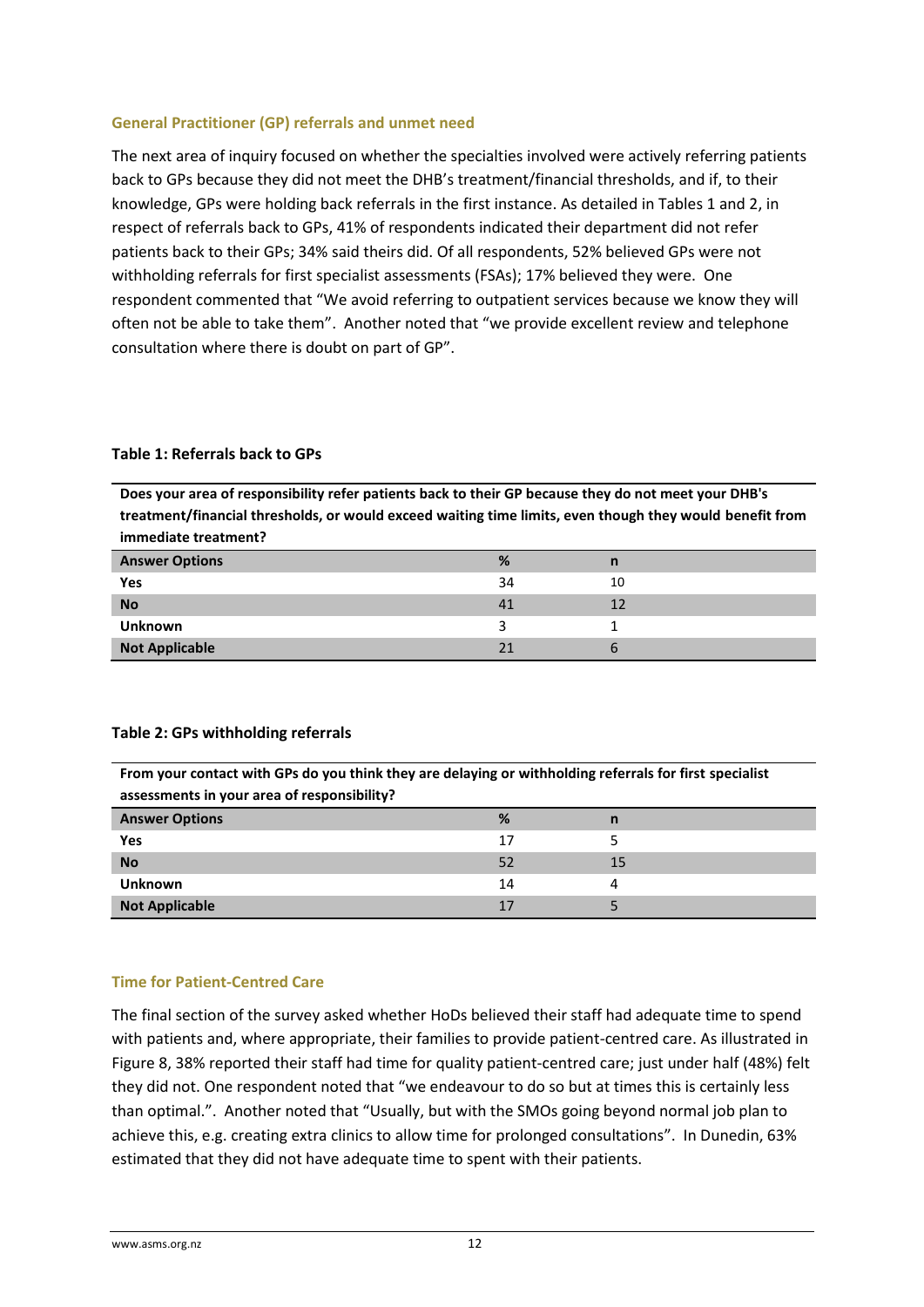

<span id="page-12-0"></span>**Figure 8: Time for patients and their families?**